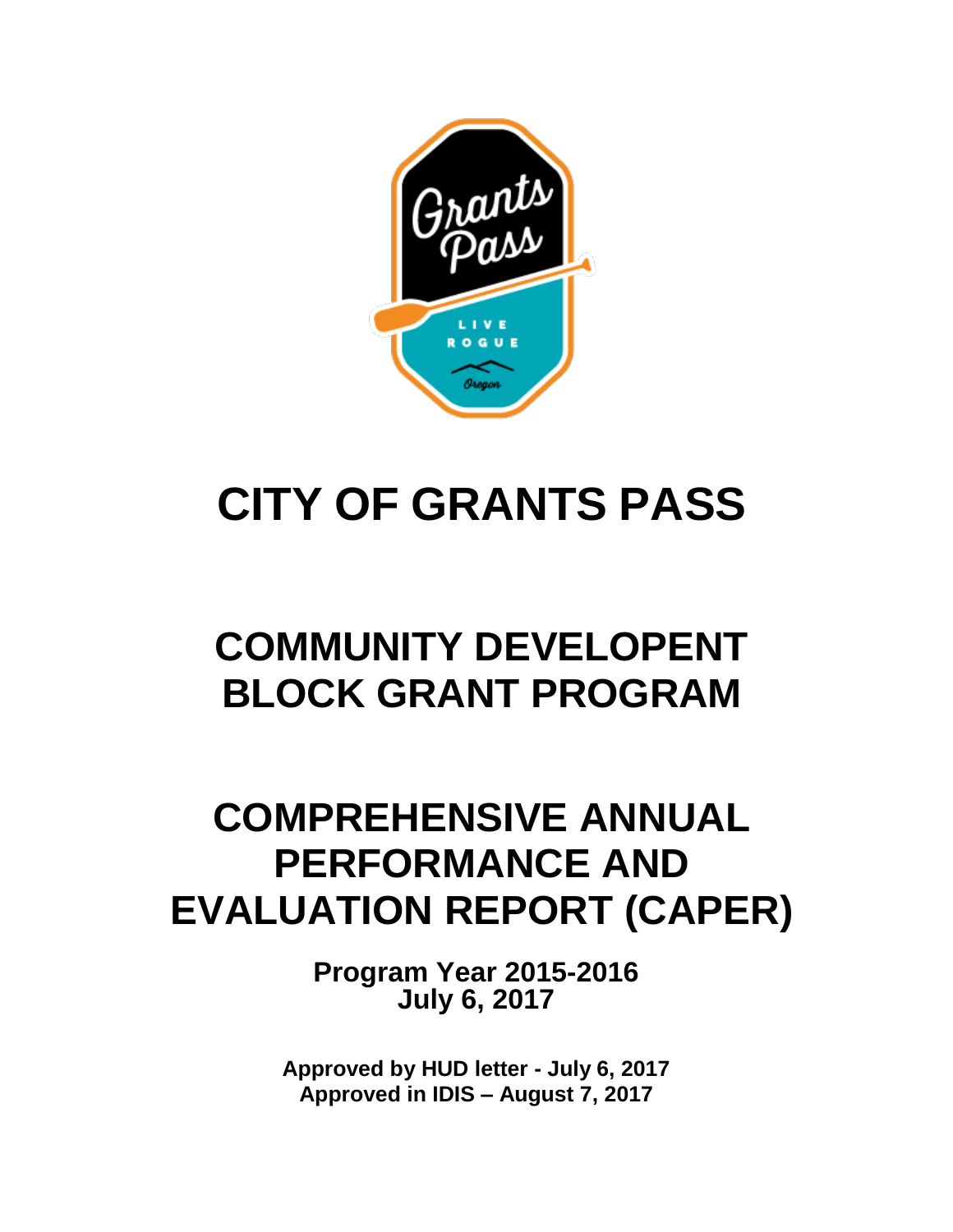# Contents

| CR-25 - Homeless and Other Special Needs 91.220(d, e); 91.320(d, e); 91.520(c) 11 |  |
|-----------------------------------------------------------------------------------|--|
|                                                                                   |  |
|                                                                                   |  |
|                                                                                   |  |
|                                                                                   |  |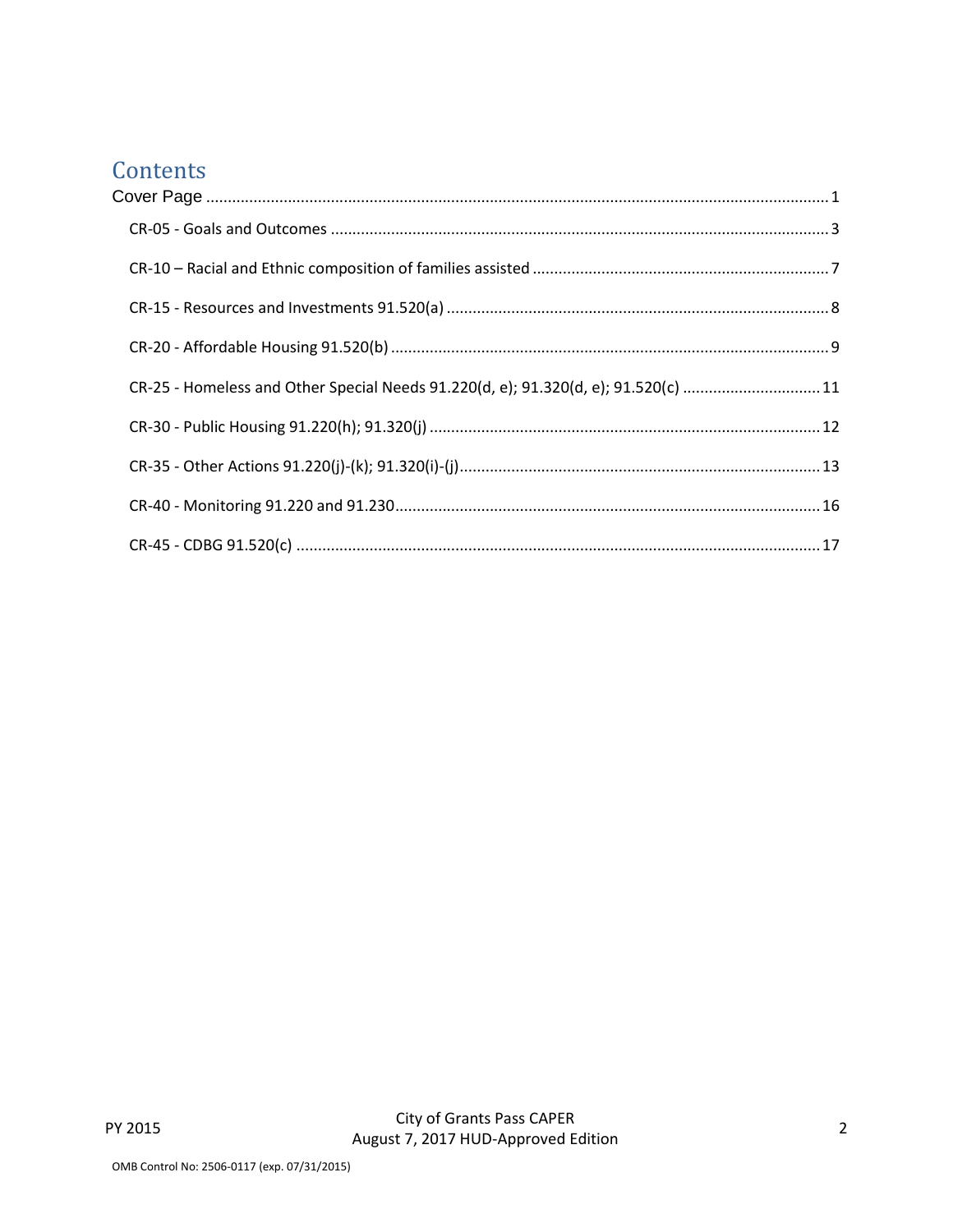## <span id="page-2-0"></span>**CR-05 - Goals and Outcomes**

#### **Progress the jurisdiction has made in carrying out its strategic plan and its action plan. 91.520(a)**

The City of Grants Pass is an entitlement jurisdiction that receives an annual allocation of Community Development Block Grant (CDBG) funds from the United States Department of Housing and Urban Development (HUD). As a recipient of CDBG funds, the City is required to prepare a five-year strategic plan that identifies and prioritizes community needs and establishes goals and objectives to meet those needs. This five-year plan is called the Consolidated Plan. Each year activities are funded to help meet community needs. Those activities are presented in the Annual Action Plan.

Each year the City is also required to provide the public and HUD with an assessment of its accomplishments towards meeting the goals and objectives identified in the Consolidated Plan. The report produced is called the Consolidated Annual Performance Evaluation and Report (CAPER). The CAPER evaluates achievements made by the City of the one-year goals identified in the Annual Action Plan.

The Program Year 2015 Annual Action Plan was the first developed under the City's new CDBG program and the first year of activities implemented under the 2015-2016 Action Plan. HUD allocated \$275,061 in CDBG funding for activities during PY 2015, which was scheduled to begin on October 1, 2015. City staff and its grant recipients, who implement many of the activities listed in the Action Plan, encountered some difficulties drafting the grant recipient agreements; as such, most of the program year's activities did not actually begin until May, 2016. The program year ended on September 30, 2016.

Because of the delay in implementing the activities, this year's CAPER reflects, in some areas, a diminished amount of progress towards achieving the goals and objectives set forth in the Program Year 2015 Annual Action Plan. Other activities met or exceeded initial expectations and it is anticipated that the City and its grant recipients will revise target numbers now that better information is available. It is expected that any activities outstanding from PY 2015 will be completed during PY 2016. Accomplishments are shown in Table 1, below.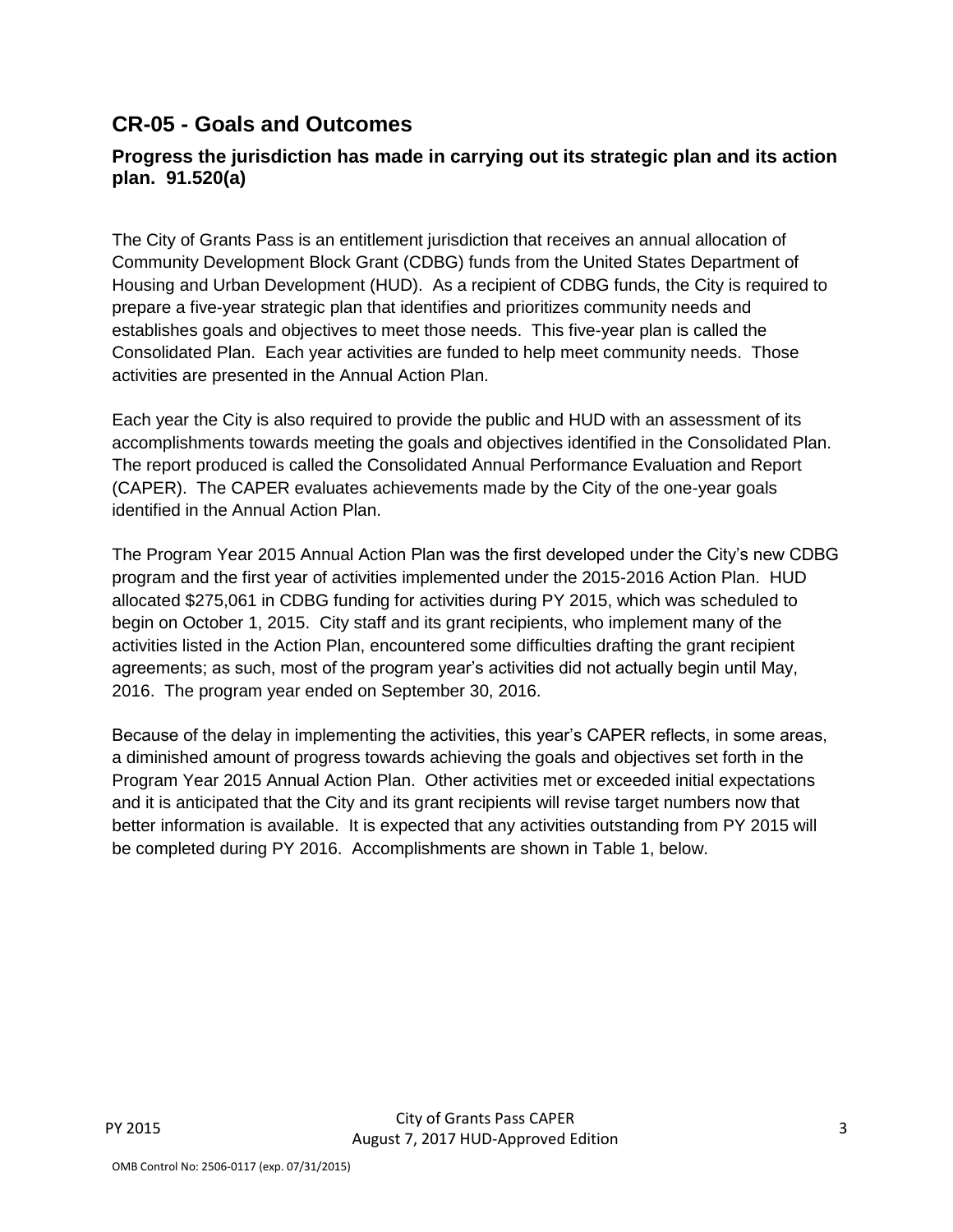**Comparison of the proposed versus actual outcomes for each outcome measure submitted with the consolidated plan and explain, if applicable, why progress was not made toward meeting goals and objectives. 91.520(g)** Categories, priority levels, funding sources and amounts, outcomes/objectives, goal outcome indicators, units of measure, targets, actual outcomes/outputs, and percentage completed for each of the grantee's program year goals.

| Goal                                                             | Category                                | PY 2015<br>Source /<br><b>Amount</b> | <b>Indicator</b>                                                                                  | Unit of<br><b>Measure</b> | <b>Expected</b><br>2015-<br>2019<br><b>Outcome</b> | <b>Actual</b><br>2015-<br>2019<br><b>Outcome</b> | <b>Five Year</b><br><b>Percent</b><br><b>Complete</b> | <b>Expected</b><br>2015<br>Program<br>Year | <b>Actual</b><br>2015<br>Progra<br>m Year | 2015<br>Program<br>Year<br><b>Percent</b><br><b>Complete</b> |
|------------------------------------------------------------------|-----------------------------------------|--------------------------------------|---------------------------------------------------------------------------------------------------|---------------------------|----------------------------------------------------|--------------------------------------------------|-------------------------------------------------------|--------------------------------------------|-------------------------------------------|--------------------------------------------------------------|
| 1. Complete Analysis<br><b>Barriers to Affordable</b><br>Housing | Affordable<br>Housing                   | CDBG:<br>\$22,500                    | Other                                                                                             | Other                     | 1                                                  | $\mathbf 1$                                      | 100%                                                  | $\mathbf 1$                                | $\mathbf 1$                               | 100%                                                         |
| 2. Complete Analysis<br>of Impediments to<br>Fair Housing        | Fair Housing                            | CDBG:<br>\$22,500                    | Other                                                                                             | Other                     | 1                                                  | $\mathbf 1$                                      | 100%                                                  | $\mathbf 1$                                | 1                                         | 100%                                                         |
| 3. Emergency<br><b>Housing Assistance</b>                        | <b>Homeless</b>                         | CDBG:<br>\$15,250                    | Homelessness<br>Prevention                                                                        | Persons<br>Assisted       | 25                                                 | 50                                               | 200%                                                  | 5                                          | 50                                        | 1,000%                                                       |
| 4. Homeowner<br>Weatherization and<br><b>Energy Efficiency</b>   | Affordable<br>Housing                   | CDBG:<br>\$40,000                    | Homeowner<br>Housing<br>Rehabilitated                                                             | Housing<br><b>Units</b>   | 44                                                 | $\overline{2}$                                   | 4.6%                                                  | 8                                          | $\overline{2}$                            | 25%                                                          |
| 5. Microenterprise<br>education assistance                       | Non-Housing<br>Community<br>Development | CDBG:<br>\$25,000                    | Public service<br>activities other<br>than<br>Low/Moderate<br>Income<br>Housing<br><b>Benefit</b> | Persons<br>Assisted       | 135                                                | 16                                               | 11.9%                                                 | 15                                         | 16                                        | 106.7%                                                       |
| 6. Teen Training<br><b>Services</b>                              | Non-Housing<br>Community<br>Development | CDBG:<br>\$25,000                    | Public service<br>activities other<br>than<br>Low/Moderate<br>Income<br>Housing<br><b>Benefit</b> | Persons<br>Assisted       | 75                                                 | 263                                              | 350.7%                                                | 15                                         | 263                                       | 1,753.3%                                                     |

**Table 1 - Accomplishments – Program Year & Strategic Plan to Date**

PY 2015 City of Grants Pass CAPER August 7, 2017 HUD-Approved Edition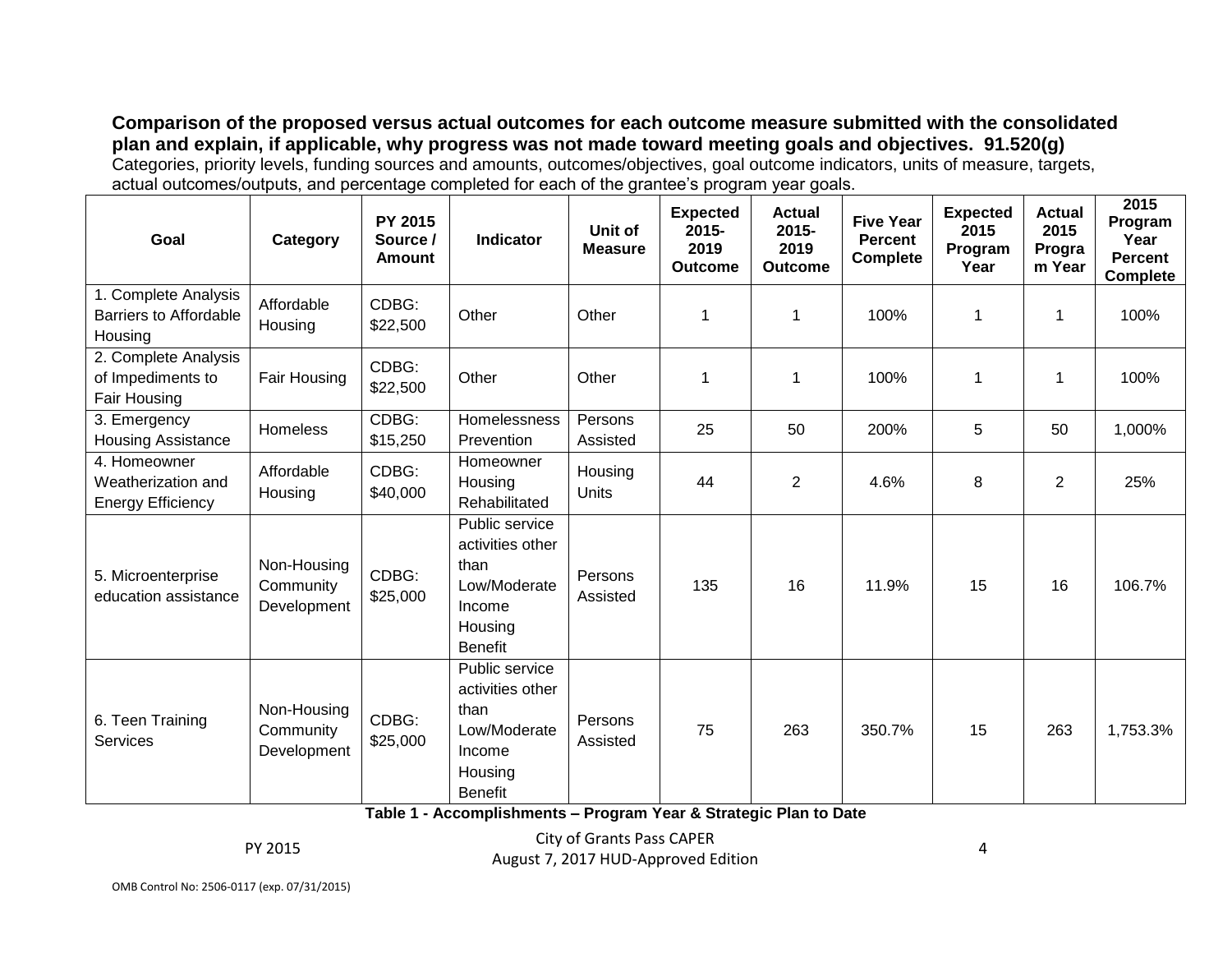## **Assess how the jurisdiction's use of funds, particularly CDBG, addresses the priorities and specific objectives identified in the plan, giving special attention to the highest priority activities identified.**

The City of Grants Pass has allocated funding to address the Consolidated Plan priorities and objectives in the PY 2015-2016 Action Plan as listed below.

- 1. Complete Analysis of Barriers to Affordable Housing: The Consolidated Plan identified this activity as a high priority/statutory requirement as a recipient of funds from HUD. The City had previously assessed affordable housing needs during recent amendments to the City's Comprehensive Plan. HUD was presented with the City's findings from that amendment and acknowledged that the City had met its obligations for this activity.
- 2. Complete Analysis of Impediments to Fair Housing: The Consolidated Plan identified this activity as a high priority/statutory requirement as recipient of funds from HUD. The City engaged a qualified consulting firm to conduct community outreach and research into the fair housing needs of our community. This activity culminated in the adoption of a new Analysis of Impediments to Fair Housing Choice and associated action plan.
- 3. Emergency Housing Assistance: The Consolidated Plan identified the need to provide short-term financial assistance to those at risk of homelessness or the loss of utility services as a high priority to the community. The City partnered with the United Community Action Network to implement this program via UCAN's existing assistance network. It was estimated that the funds allocated to this activity would provide 5 individuals with short-term assistance; ultimately, the activity assisted 50 individuals in 15 households during the program year.
- 4. Homeowner Weatherization and Energy Efficiency: The Consolidated Plan identified the need to improve housing affordability, specifically through strategic weatherization upgrades aimed at reducing on-going utility bills, as a high priority. The City partnered with UCAN to implement this program, as this organization currently manages a weatherization program in connection with local utility providers and the Department of Energy. Implementation took longer than expected due to uncertainty in program requirements and required Federal contract clauses. Once implemented, UCAN was able to provide cost-saving improvements to two owner-occupied homes during the program year.
- 5. Microenterprise Education Assistance: The Consolidated Plan identified the provision of microenterprise education assistance as a high priority to the community. To meet this goal, the City partnered with the Small Business Development Center at Rogue Community College, with whom the City has worked on several similar projects in the past. Despite delays in implementing the program, the SBDC was able to surpass its estimated goal of 15 individuals assisted during the program year. The program provides a tuition waiver, funded by the Cityâ¿¿s CDBG program, to qualified LMI residents of Grants Pass.
- 6. Teen Training Services: The Consolidated Plan identified the need to provide targeted assistance to LMI youth in the community that will foster economic opportunities for their future. The City partnered with the Boys and Girls Club of the Rogue Valley to provide tuition assistance to qualified LMI youth interested in participating in the Clubâ¿¿s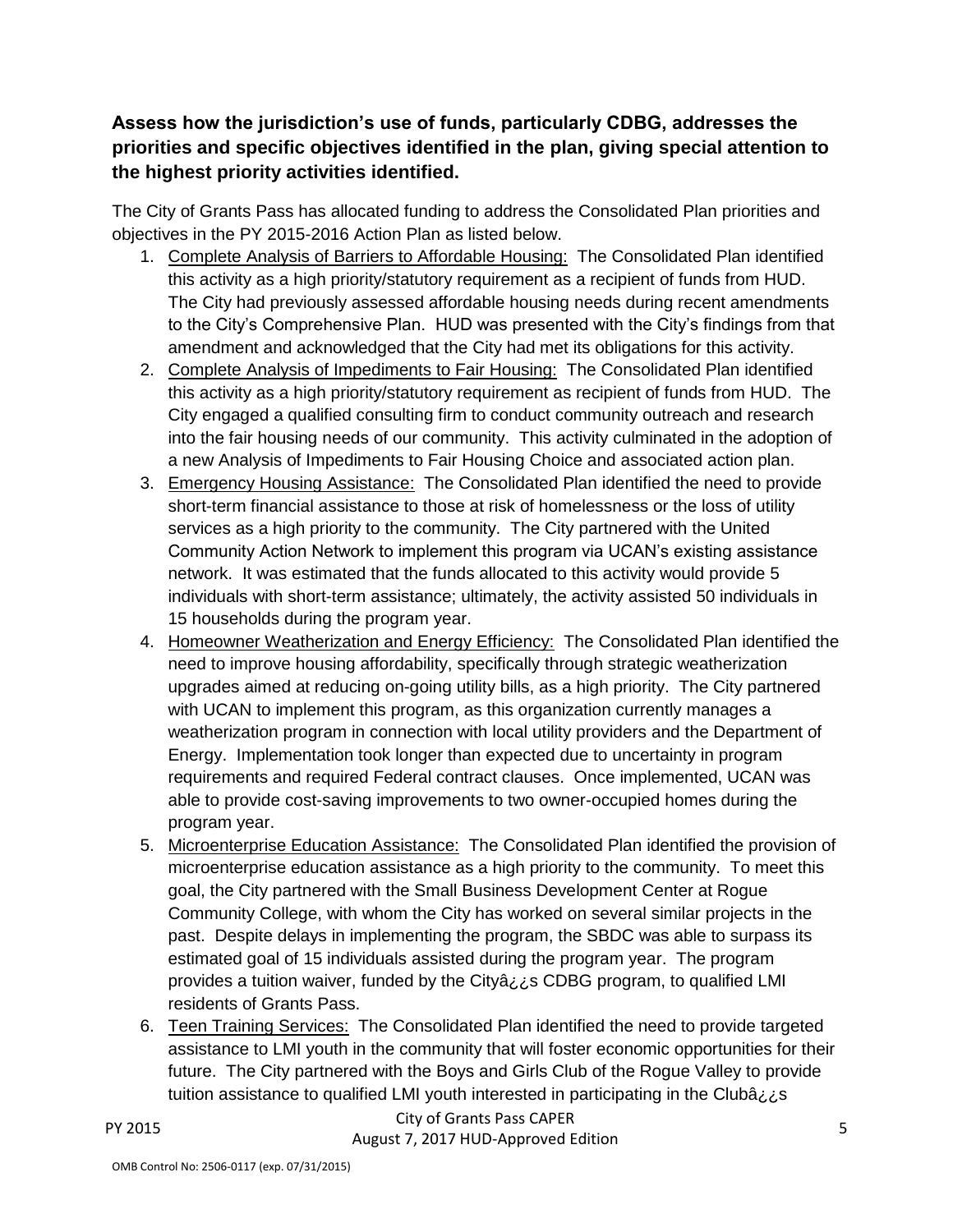programming, which includes the recent addition of the Be Great by 8 initiative. The Club was able to provide assistance to 263 youth during the program year, far exceeding their goal of 15 youth assisted with CDBG funds.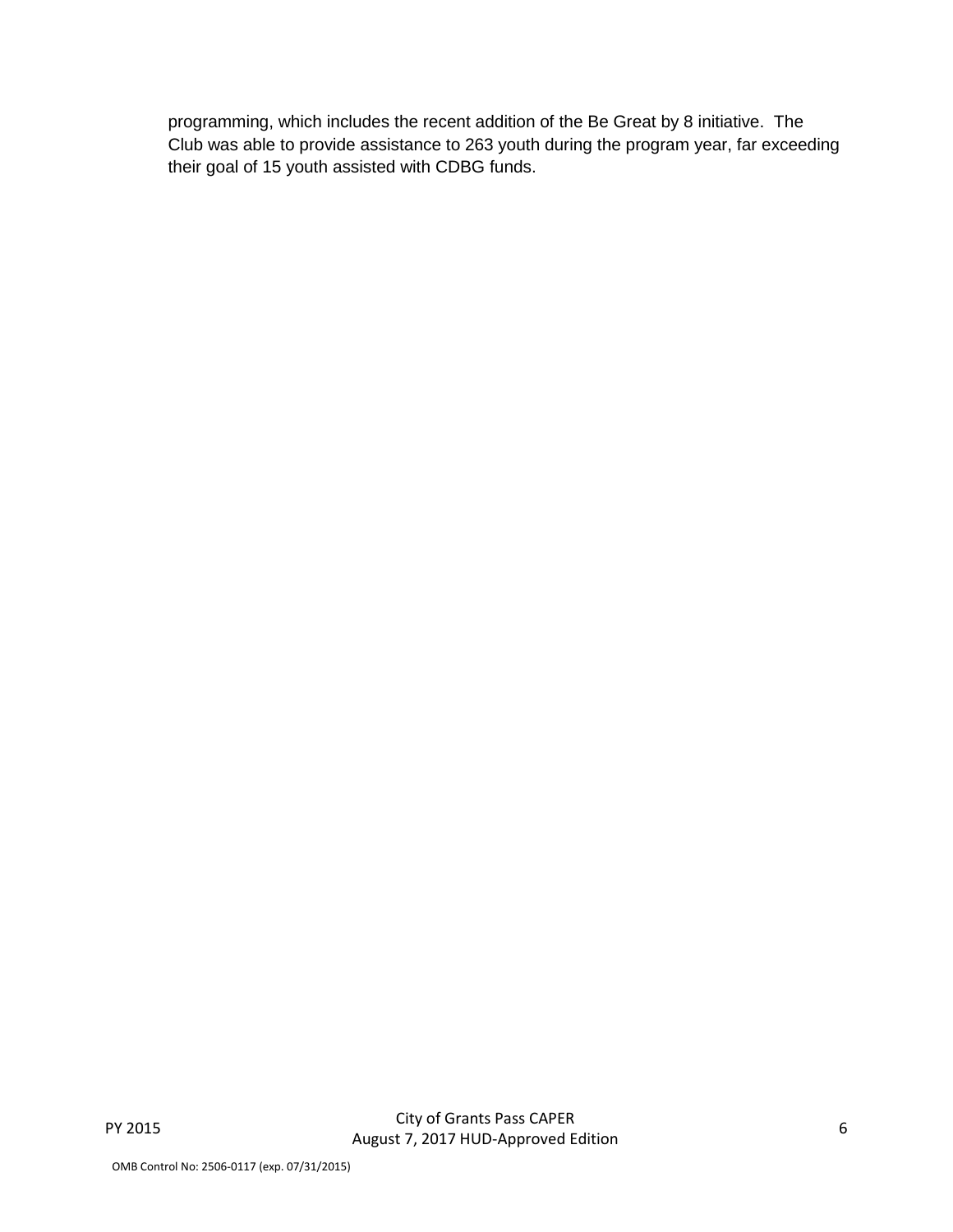## <span id="page-6-0"></span>**CR-10 – Racial and Ethnic composition of families assisted**

**Describe the families assisted (including the racial and ethnic status of families assisted). 91.520(a)** 

| White                                     | 315 |
|-------------------------------------------|-----|
| <b>Black or African American</b>          |     |
| Asian                                     | 3   |
| American Indian or American Native        |     |
| Native Hawaiian or Other Pacific Islander |     |
| <b>Total</b>                              | 324 |
| Hispanic                                  | 29  |
| Not Hispanic                              | 295 |
|                                           |     |

**Table 2 – Table of assistance to racial and ethnic populations by source of funds**

#### **Narrative**

During the 2015 program year, the City's CDBG program served 324 Grants Pass residents through its public services, housing rehabilitation, and economic development activities. Of those assisted, 97% self-identified racially as white. Ethnically, 9% of residents served identified themselves of Hispanic/Latino origin.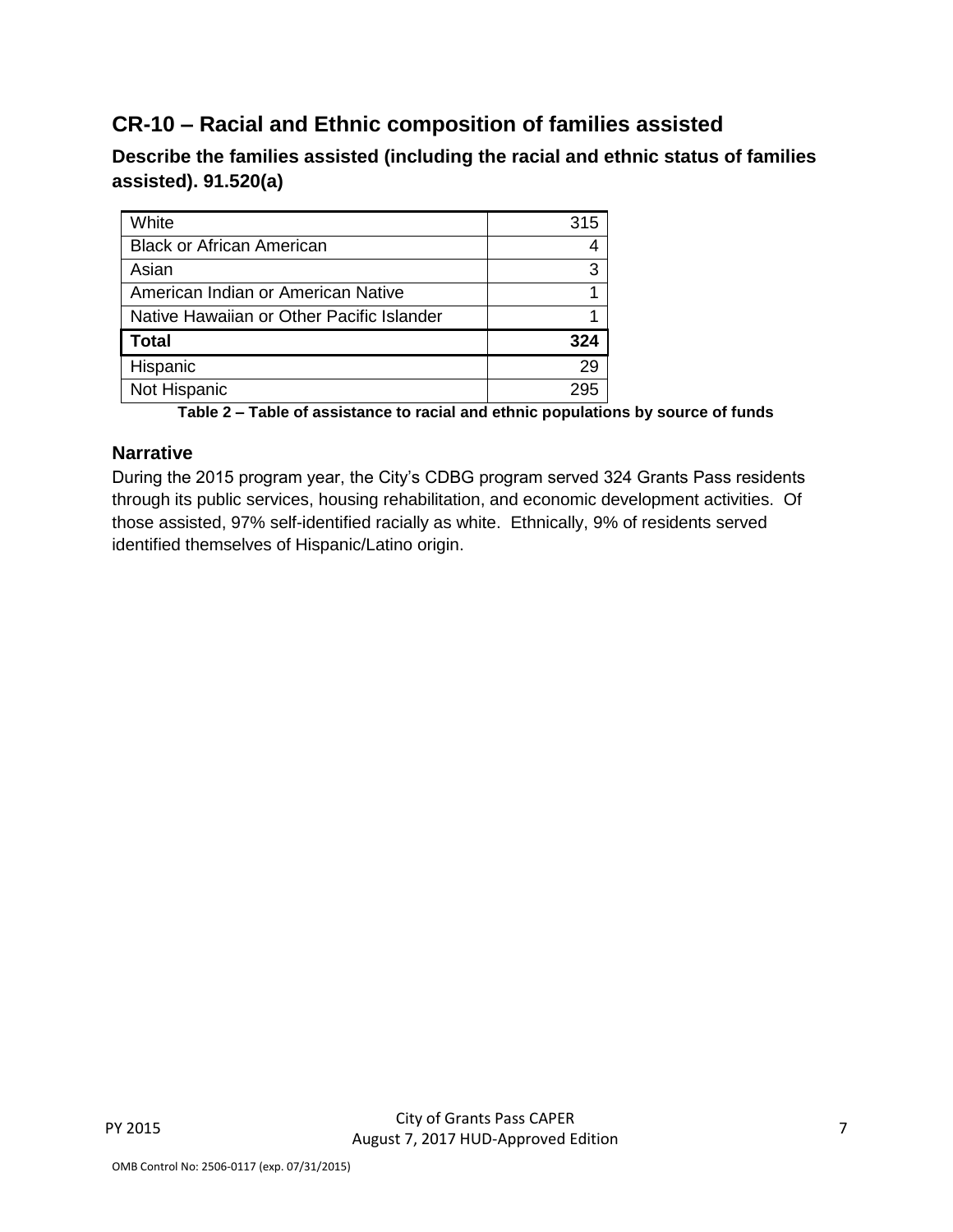## <span id="page-7-0"></span>**CR-15 - Resources and Investments 91.520(a)**

| <b>Source of Funds</b> | <b>Source</b>   | <b>Resources Made</b><br><b>Available</b> | <b>Amount Expended</b><br><b>During Program</b><br>Year |
|------------------------|-----------------|-------------------------------------------|---------------------------------------------------------|
| <b>CDBG</b>            | Public, Feceral | \$275,061                                 | \$74,610                                                |

#### **Identify the resources made available**

**Table 3 – Resources Made Available**

#### **Narrative**

The City received an allocation of \$275,061 in program m year 2015 CDBG funds from HUD. CDBG expenditures through September 30, 2016 are reflected in Table 3, above.

The City does not work directly with disabled populations.

#### **Identify the geographic distribution and location of investments**

| <b>Target Area</b> | <b>Planned Percentage</b> | <b>Actual Percentage</b> | <b>Narrative</b>   |
|--------------------|---------------------------|--------------------------|--------------------|
|                    | of Allocation             | of Allocation            | <b>Description</b> |
| Citywide           | 100                       | 100                      | Target area        |

**Table 4 – Identify the geographic distribution and location of investments**

#### **Narrative**

All CDBG funds allocated to the City are planned to be dedicated to activities that take place citywide. To achieve this, the City utilizes a low-moderate limited clientele process.

#### **Leveraging**

**Explain how federal funds leveraged additional resources (private, state and local funds), including a description of how matching requirements were satisfied, as well as how any publicly owned land or property located within the jurisdiction that were used to address the needs identified in the plan.**

The CDBG program has no requirement for a local match. That fact notwithstanding, recipients of CDBG funds from the City frequently use other resources to augment and expand programming. For example:

- The Boys and Girls Club of the Rogue Valley leveraged a total of \$33,596.90 in grant funding obtained from the Oregon Youth Development Council to assist in funding necessary for staff, supplies, and incentives for the Be Great by 8 program for middle school teens. An uncalculated amount of assistance was obtained from community volunteers and local businesses that hosted tours for the Club's activities.
- The City provided local funds to complete the require Analysis of Barriers to Affordable Housing as part of its Comprehensive Plan updates. The CDBG funds budgeted for that activity were disbursed to other eligible activities.
- UCAN provided an additional \$2,000 in program staff and administration costs to implement the Homeowner Weatherization program.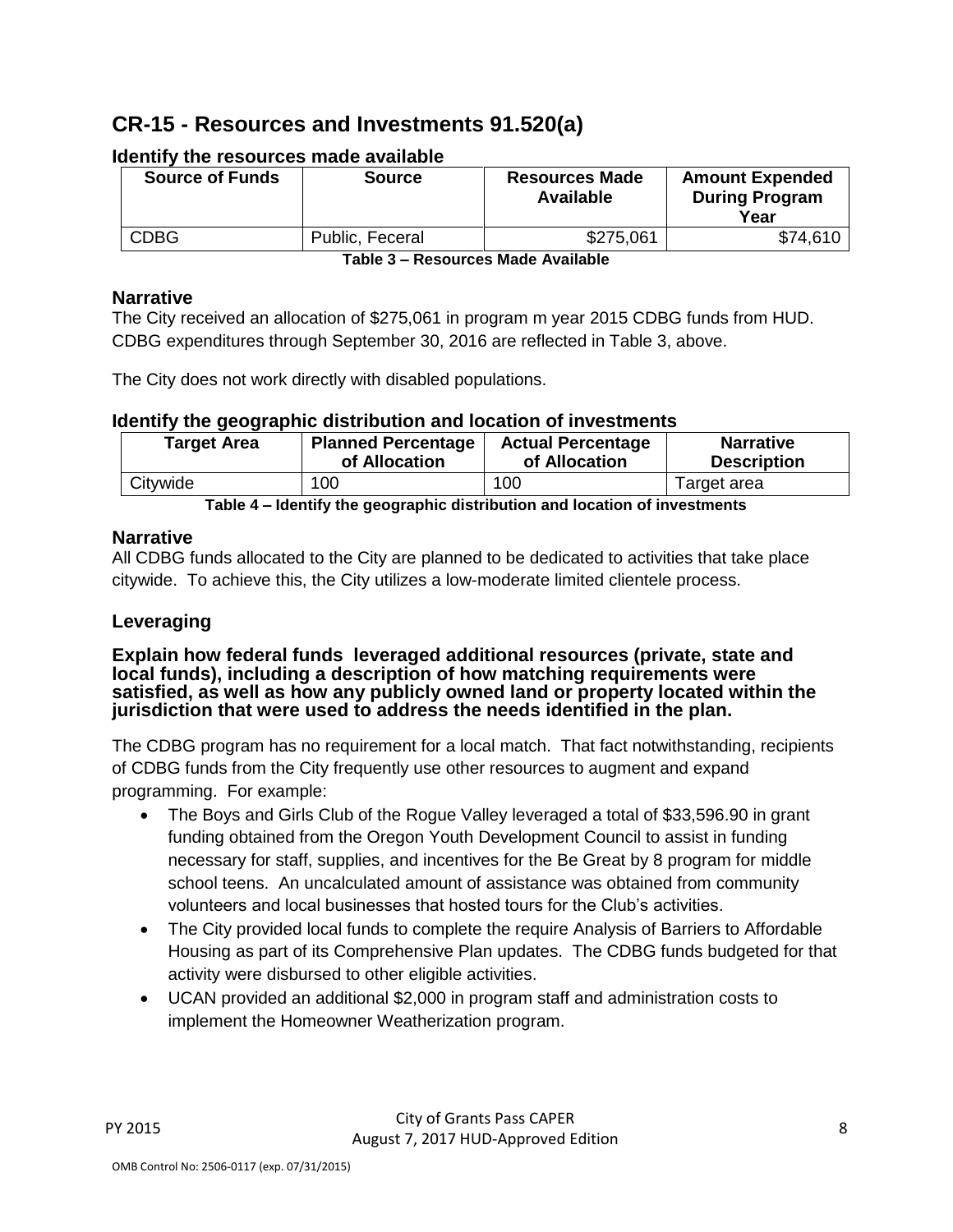# <span id="page-8-0"></span>**CR-20 - Affordable Housing 91.520(b)**

**Evaluation of the jurisdiction's progress in providing affordable housing, including the number and types of families served, the number of extremely lowincome, low-income, moderate-income, and middle-income persons served.**

|                                                                                  | <b>One-Year Goal</b> | <b>Actual</b> |
|----------------------------------------------------------------------------------|----------------------|---------------|
| Number of homeless households to<br>be provided affordable housing               |                      |               |
| units                                                                            |                      |               |
| Number of non-homeless<br>households to be provided<br>affordable housing units  |                      |               |
| Number of special-needs<br>households to be provided<br>affordable housing units |                      |               |
| <b>Total</b>                                                                     |                      |               |

**Table 5- Number of Households**

|                                                             | <b>One-Year Goal</b> | <b>Actual</b> |
|-------------------------------------------------------------|----------------------|---------------|
| Number of households supported<br>through Rental Assistance |                      |               |
| <b>Total</b>                                                | ∩*                   |               |

**\*The City's PY 2015 Action Plan goals for this activity are measured in individuals, not households.**

**Table 6 - Number of Households Supported**

#### **Discuss the difference between goals and outcomes and problems encountered in meeting these goals.**

The City's Program Year 2015 Action Plan did not anticipate the provision of providing additional affordable housing units in the community, which is reflected in Table 5, above. The City did anticipate providing resources to those at risk of becoming homeless through the Emergency Housing Assistance program administered by UCAN. However, that program is measured in individuals, not households, which is why the year-one goal listed in Table 6, above, is zero. UCAN tracked the actual number of households assisted, in addition to individuals assisted, which is the source of the information listed in the 'actual' column in Table 6.

Not reflected in the above tables is the Homeowner Weatherization project, also administered by UCAN. That endeavor provided cost-saving energy improvements to two Grants Pass households during the program year.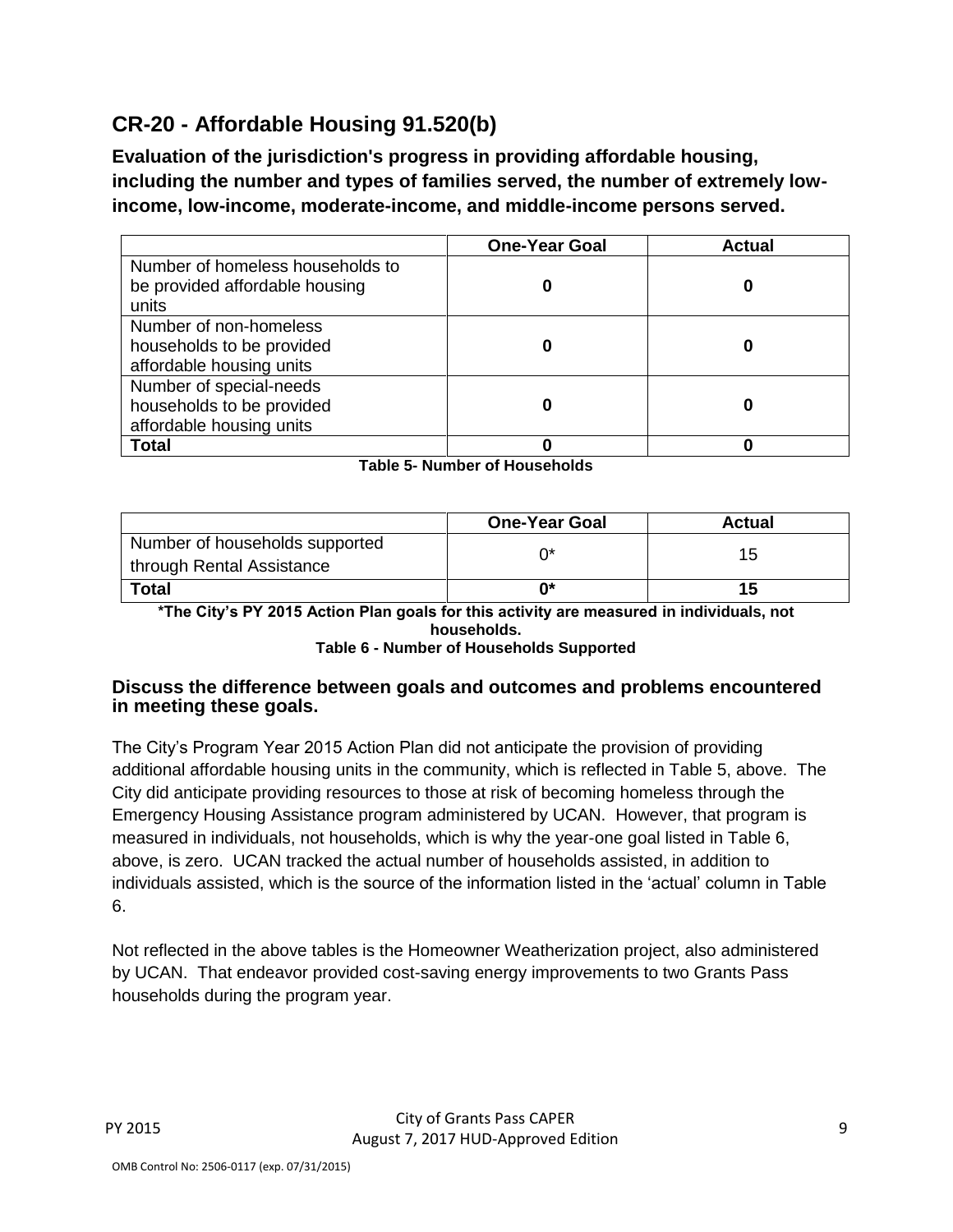#### **Discuss how these outcomes will impact future annual action plans.**

This year's outcomes do not have a direct impact on future annual action plans. The City will begin actively working on affordable housing and housing rehab projects in the upcoming project years.

#### **Include the number of extremely low-income, low-income, and moderate-income persons served by each activity where information on income by family size is required to determine the eligibility of the activity.**

| <b>Number of Persons Served</b> | <b>CDBG Actual</b> |
|---------------------------------|--------------------|
| <b>Extremely Low-income</b>     | 124                |
| Low-income                      | 78                 |
| Moderate-income                 |                    |
| Total                           | 276                |
| _ _ _ _                         |                    |

**Table 7 – Number of Persons Served**

#### **Narrative Information**

In Program Year 2015, the City's CDBG program served 329 persons with new or expanded access to non-housing community services. Of those, 276 (84%) qualified as extremely low-, low-, or moderate-income persons. Additionally, the City assisted with weatherization upgrades to two owner-occupied housing units during the program year. These two households had a total of 5 residents, all of whom were extremely low- and low-income.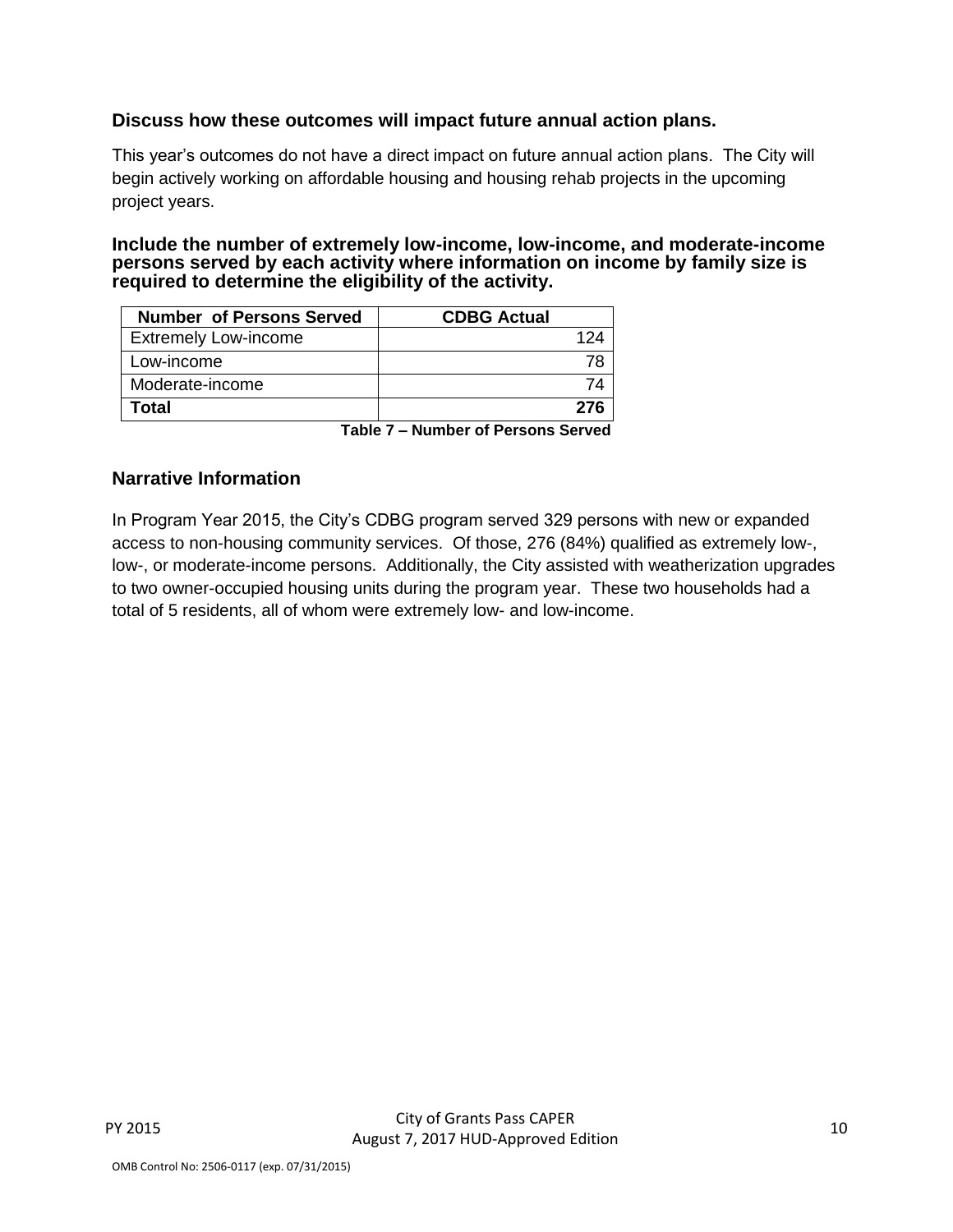# <span id="page-10-0"></span>**CR-25 - Homeless and Other Special Needs 91.220(d, e); 91.320(d, e); 91.520(c)**

## **Evaluate the jurisdiction's progress in meeting its specific objectives for reducing and ending homelessness through:**

#### **Reaching out to homeless persons (especially unsheltered persons) and assessing their individual needs**

As described in the Consolidated Plan, the City has been working with local Continuums of Care to reach the local homeless population during Program Year 2015. In May, representatives from the City met with local action groups for the 2016 Josephine County Housing Summit to discuss the needs for and future of affordable housing in Grants Pass. The City has also been directly working with UCAN, an agency that works directly with homeless persons in the community, to prevent homelessness resulting from eviction.

## **Addressing the emergency shelter and transitional housing needs of homeless persons**

No activities in the Program Year 2015 Action Plan address the emergency shelter and transitional housing needs of local homeless persons. The Consolidated Plan identified additional shelter space to address this need; as such, the City has included activities in its Program Year 2016 Action Plan to begin work with local organizations on this issue.

**Helping low-income individuals and families avoid becoming homeless, especially extremely low-income individuals and families and those who are: likely to become homeless after being discharged from publicly funded institutions and systems of care (such as health care facilities, mental health facilities, foster care and other youth facilities, and corrections programs and institutions); or, receiving assistance from public or private agencies that address housing, health, social services, employment, education, or youth needs**

The Consolidated Plan identifies the prevention of homelessness as a high priority to the community and dedicates CDBG funding to local agencies that provide emergency housing assistance to those at risk of becoming homeless. To that end, the City partnered with UCAN during Program Year 2015 to provide emergency housing assistance to households at immediate risk of eviction or the disconnection of utilities due to financial emergencies. UCAN was able to provide assistance to 15 households and prevent the eviction or termination of utility services for 50 individuals during the Program Year. The City does not have any additional information on individuals that are or have been discharged from publicly-funded institutions, nor does the City have any direct information regarding those who are receiving assistance from public or private agencies.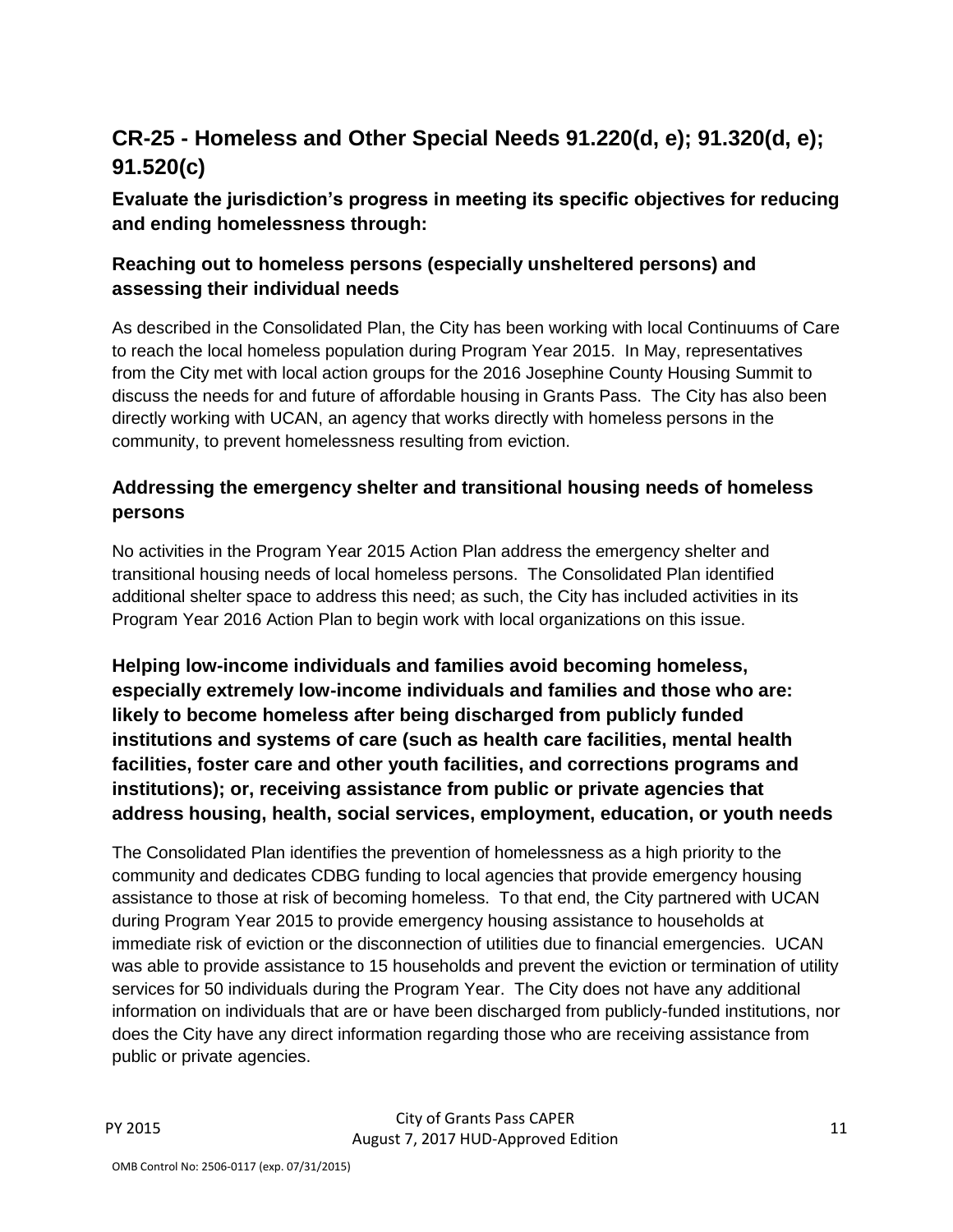**Helping homeless persons (especially chronically homeless individuals and families, families with children, veterans and their families, and unaccompanied youth) make the transition to permanent housing and independent living, including shortening the period of time that individuals and families experience homelessness, facilitating access for homeless individuals and families to affordable housing units, and preventing individuals and families who were recently homeless from becoming homeless again**

The Consolidated Plan identifies the need for transitional housing as a high priority. No resources were dedicated during PY 2015 to address this need; however, the City has identified resources in Program Year 2016 to begin tackling this issue.

# <span id="page-11-0"></span>**CR-30 - Public Housing 91.220(h); 91.320(j)**

## **Actions taken to address the needs of public housing**

There is no public housing in Grants Pass and no activities associated with public housing are included within the Consolidated Plan.

### **Actions taken to encourage public housing residents to become more involved in management and participate in homeownership**

None. Not applicable.

## **Actions taken to provide assistance to troubled PHAs**

None. Not applicable.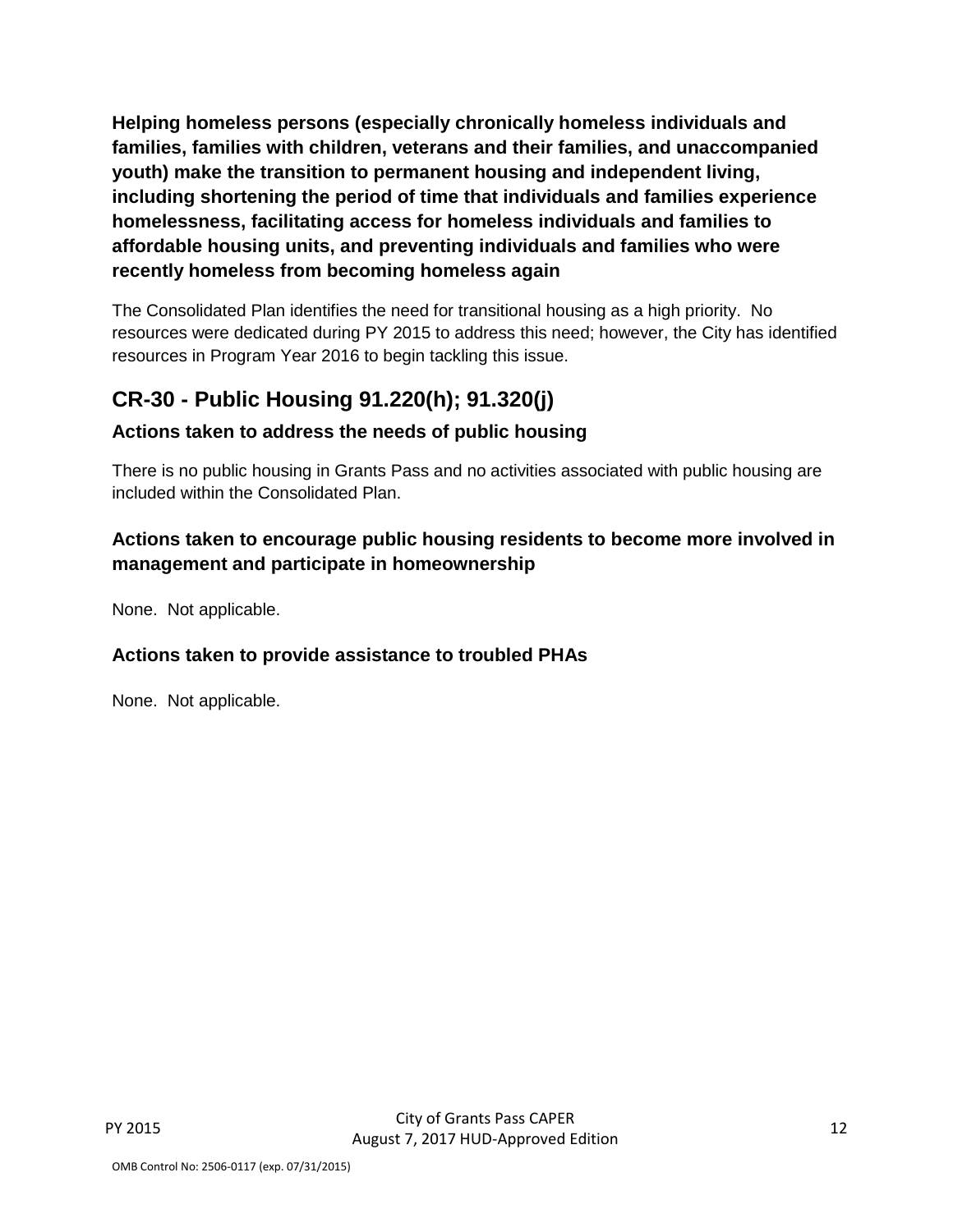# <span id="page-12-0"></span>**CR-35 - Other Actions 91.220(j)-(k); 91.320(i)-(j)**

**Actions taken to remove or ameliorate the negative effects of public policies that serve as barriers to affordable housing such as land use controls, tax policies affecting land, zoning ordinances, building codes, fees and charges, growth limitations, and policies affecting the return on residential investment. 91.220 (j); 91.320 (i)**

The City's land use policies support affordable housing, including provisions for a wide array of housing types to meet diverse housing needs. The City allocated CDBG resources to conduct an Analysis of Barriers to Affordable Housing during Program Year 2015; however, it was determined that the City's recent Comprehensive Plan updates and zoning ordinance amendments met or exceeded HUD's parameters for this activity. HUD accepted the City's findings and no CDBG funds were spent on this activity during PY 2015. The City's prior work did not identify any significant regulatory barriers or public policies that were solely responsible for preventing the development of affordable housing. Despite that, additional land-use efficiencies were possible, and the City adopted provisions in 2014 that can facilitate the development of affordable housing, including but not limited to: Increased the mix of higherdensity zoned lands to meet housing needs; adopted plans to provide opportunities for mixed uses, housing types, densities, and price ranges throughout the community; adopted accessory dwelling unit provisions; adopted more inclusive policies regarding residential homes and residential facilities; reduced the minimum lot standards for most zoning districts; and reduced on-site parking requirements.

## **Actions taken to address obstacles to meeting underserved needs. 91.220(k); 91.320(j)**

As described in the Program Year 2015 Action Plan, the City worked with local agencies, including UCAN, the Boys and Girls Club, and the local Small Business Development Center to address obstacles to meeting the needs of underserved residents of Grants Pass. The City expended its reach during the Program Year while developing its priority activities for the upcoming 2016 Action Plan.

## **Actions taken to reduce lead-based paint hazards. 91.220(k); 91.320(j)**

The majority of activies undertaken as part of the City's CDBG program for PY 2015 did not have an impact on lead-based paint exposure. However, the City does provide information on lead-based paint in the Community Development office at City Hall. UCAN, the City's partner in the weatherization program, followed all Oregon lead-based paint requirements, including testing for the presence of LBP, providing information to homeowners regarding the hazards of LBP, and complying with all LBP safe practices during the weatherization improvements.

## **Actions taken to reduce the number of poverty-level families. 91.220(k); 91.320(j)**

During the 2015 Program Year, the City of Grants Pass took the following actions to reduce the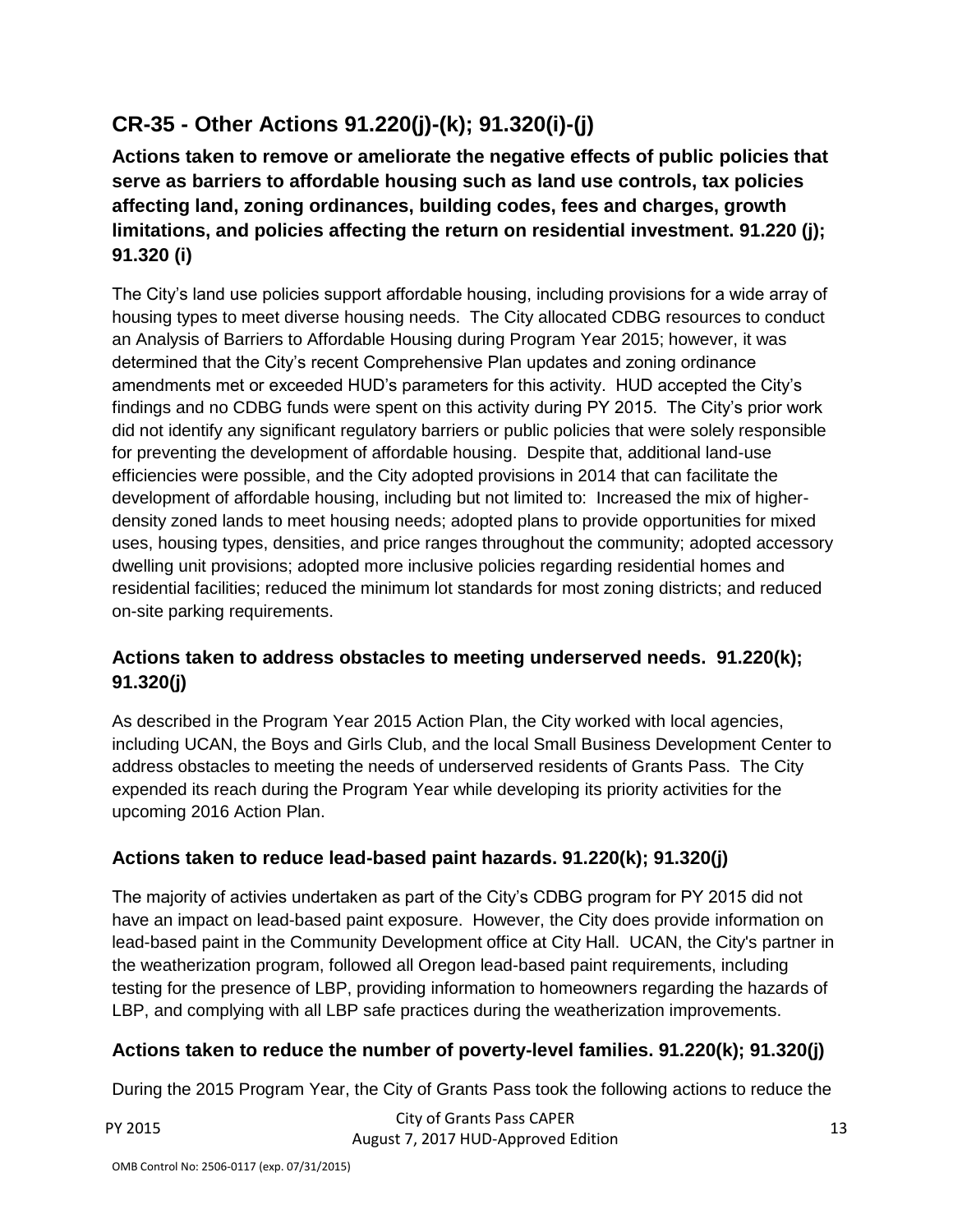number of poverty-level families:

- Provided CDBG funds to UCAN that improved the energy efficiency of two owneroccupied residences;
- Provided CDBG funds to UCAN that assisted 15 households with emergency housing assistance to avoid eviction or the disconnection of utilities due to short-term financial emergencies.
- Partnered with the local Small Business Development Center to provide tuition waivers for 16 LMI individuals that expanded access to vital microenterprise business training opportunities.
- Partnered with the Boys and Girls Club of the Roque Valley to provide free access to their new Be Great by 8 youth training program. CDBG funds provided by the City allowed the Club's programming to reach 263 youth from LMI families.

#### **Actions taken to develop institutional structure. 91.220(k); 91.320(j)**

The Program Year 2015 Action Plan included the following activities aimed to develop and improve institutional structures:

- City staff participated in several webinars and other online trainings provided by HUD necessary to implement and develop CDBG programming.
- City staff kept local elected officials apprised of CDBG program activities throughout the Program Year.
- City staff continued collaboration with local stakeholders and advocacy groups during the Program Year.

#### **Actions taken to enhance coordination between public and private housing and social service agencies. 91.220(k); 91.320(j)**

The City has established relationships with local housing and social service agencies that were maintained during the Program Year. Specifically, the City undertook the following actions:

- Attended the 2016 Josephine County Housing Summit to network and brainstorm with local advocacy groups on the goal of expanding the availability of affordable housing units.
- Attended monthly meetings of the Josephine County Housing and Community Development Council, the PHA that serves the needs of community members with its Section 8, VASH, and other HUD-based housing assistance programs.

#### **Identify actions taken to overcome the effects of any impediments identified in the jurisdictions analysis of impediments to fair housing choice. 91.520(a)**

One priority activity identified during the Consolidated Planning process was to address the City's lack of a current analysis of impediments to fair housing choice. During the 2015 Program Year, the City engaged a qualified consultant to assist in data collection, public outreach and involvement, analysis, and recommendations to overcome institutional barriers to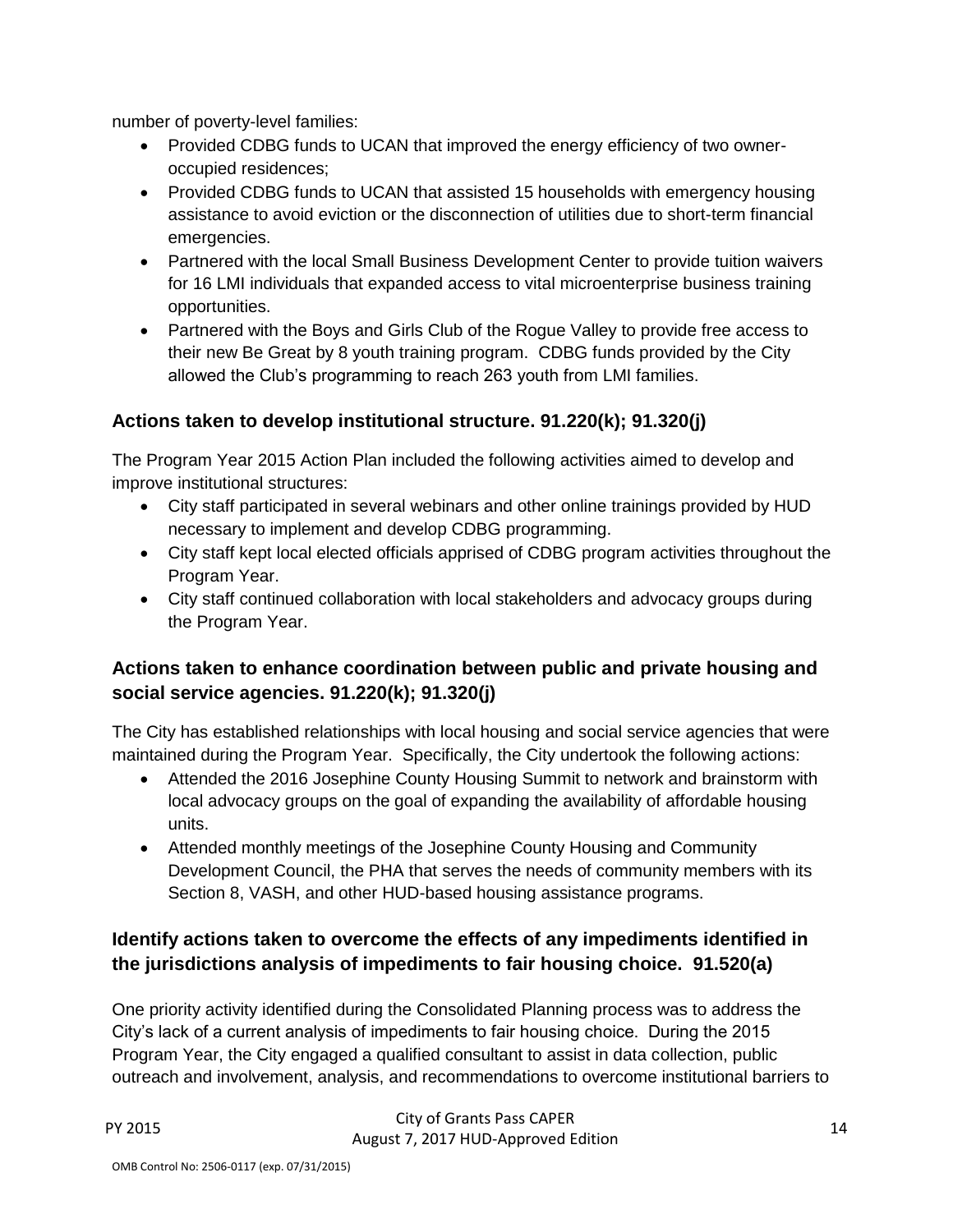fair housing choice. The City Council reviewed the final product and approved its adoption. By and large, very few impediments to fair housing choice were identified, and most impediments might be resolved through continued outreach and education, particularly to the rental community, which is where the majority of impediments were observed. Public sector impediments identified included a difficulty siting publicly-assisted housing developments, the need for ongoing outreach and education on the subject of fair housing laws, and a possible inconsistency in zoning codes and definitions relating to "family".

The City will commence activities that address these identified impediments in future program years.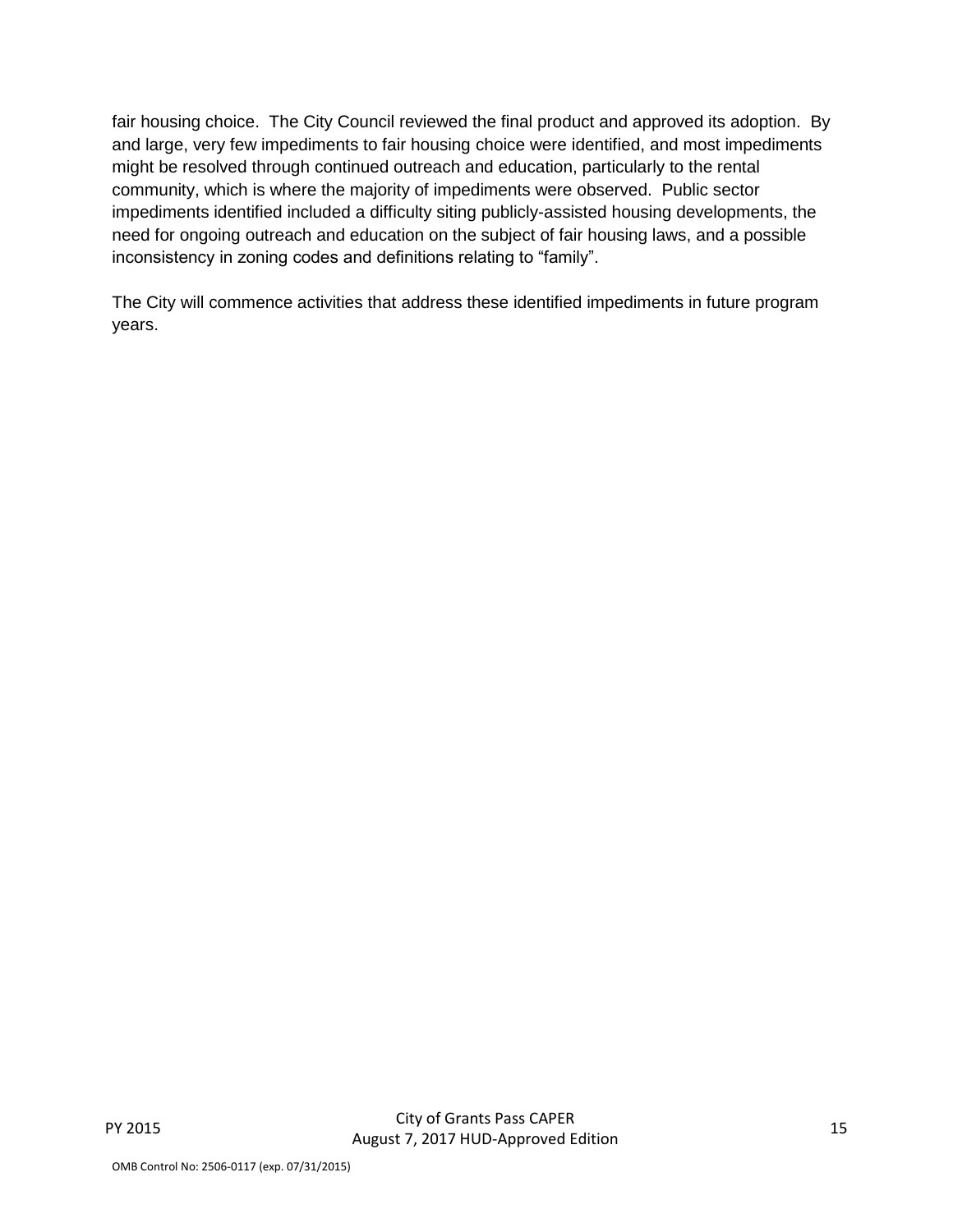# <span id="page-15-0"></span>**CR-40 - Monitoring 91.220 and 91.230**

## **Describe the standards and procedures used to monitor activities carried out in furtherance of the plan and used to ensure long-term compliance with requirements of the programs involved, including minority business outreach and the comprehensive planning requirements**

The City, with input from HUD, developed a CDBG grant recipient agreement in accordance with applicable federal requirements. This agreement structure sets up the programmatic requirements and delivery expectations of the City's block grant program. The City and its recipients established a quarterly reporting and reimbursement process that will allow City program managers early opportunities to work with grant recipients should programmatic issues occur. The City is currently working to develop a monitoring checklist for each type of CDBGfunded activity that will ensure long-term compliance with requirements of the program.

No minority-owned businesses were identified in the 2015 Program Year. Recipient agreements require good-faith efforts to provide minority and women-owned businesses an opportunity to participate in the performance of the contract.

## **Citizen Participation Plan 91.105(d); 91.115(d)**

## **Describe the efforts to provide citizens with reasonable notice and an opportunity to comment on performance reports.**

The City published a notice in the Grants Pass Daily Courier on December 15, 2016, which advertised a public meeting scheduled on December 28, 2016 for the purpose of soliciting input from the general public and CDBG stakeholders on the City's CDBG program. The same notice was posted on the City's website and public notice display board, and also emailed directly to agencies and interested parties. There were no attendees and no written comments were received.

Notice announcing the public comment period of the draft CAPER was published on January 12, 2017 for the comment period beginning on January 19. The draft CAPER was made available for review in print at the Grants Pass Public Library and Grants Pass City Hall, and electronically on the City's website. No comments were received.

Notice announcing the public hearing for final City Council action on the draft CAPER was published on February 8, 2017. The Council received a presentation of the CAPER's findings from City staff at their February 15, 2017 meeting. One comment from the public, commending the City's CDBG program, was received.